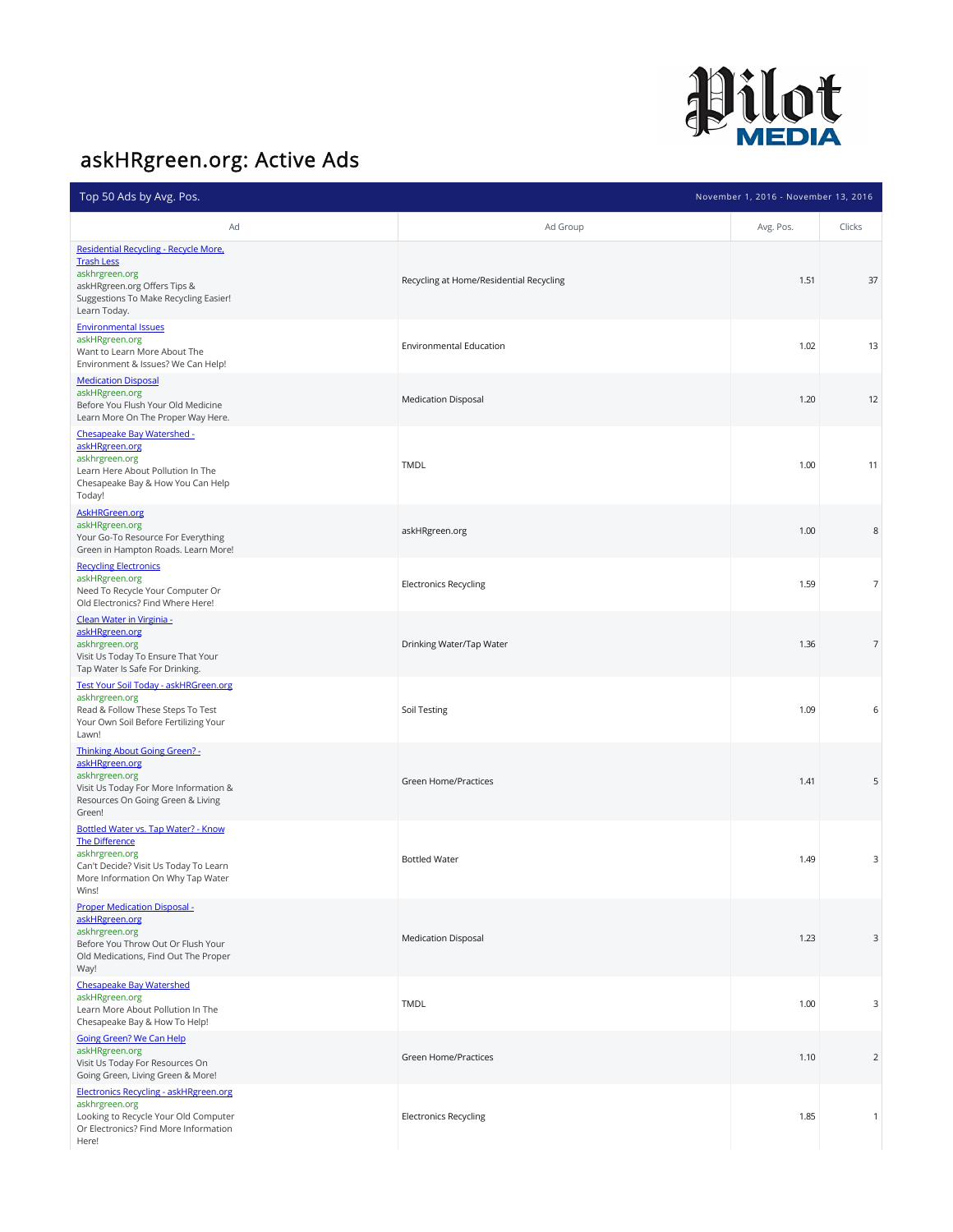| Ad                                                                                                                                                             | Ad Group                                | Avg. Pos. | Clicks              |
|----------------------------------------------------------------------------------------------------------------------------------------------------------------|-----------------------------------------|-----------|---------------------|
| <b>Hampton Roads Recycling -</b><br>askHRgreen.org<br>askhrgreen.org<br>Visit askHRGreen.org To Learn More<br>About Helping The Local Environment<br>Today.    | Hampton Roads Environment               | 1.57      | -1                  |
| <b>Removing Yard Waste?</b><br>askHRgreen.org<br>Check The Facts Here On How Your<br>Yard Work Can Prevent Pollution.                                          | Yard Debris                             | 1.49      | $\mathbf{1}$        |
| askHRgreen.org - Let's Talk Green<br>AskHRGreen.org<br>Your Go-To Source For Everything<br>Green in Hampton Roads. Learn More<br>Today!                        | askHRgreen.org                          | 1.00      | $\mathbf{1}$        |
| <b>Scoop The Poop Pledge</b><br>askHRgreen.org<br>Support Clean & Healthy Waterways.<br>Learn How You Can Take the Pledge!                                     | Pet Waste                               | 2.75      | $\mathbf 0$         |
| Removing Yard Waste? - Learn The<br><b>Facts Here</b><br>askhrgreen.org<br>AskHRgreen.org Offers Info. On How<br>Your Yard Work Can Help Prevent<br>Pollution. | Yard Debris                             | 1.83      | $\mathsf 0$         |
| Scoop The Poop Pledge -<br>askHRgreen.org<br>askhrgreen.org<br>Support Clean & Healthy Waterways<br>Today. Learn How You Can Take The<br>Pledge!               | Pet Waste                               | 1.75      | 0                   |
| <b>Recycling In Virginia</b><br>askHRgreen.org<br>Learn More About Virginia Recycling<br>Laws From The Business Of Recycling                                   | The Business of Recycling               | 1.75      | $\mathsf 0$         |
| <b>Recycling at Home</b><br>askHRgreen.org<br>Recycle More, Trash Less!<br>Learn How & Tips To Make It Easier                                                  | Recycling at Home/Residential Recycling | 1.62      | $\mathbf 0$         |
| Where To Recycle? - askHRgreen.org<br>askhrgreen.org<br>Learn More About Where You Can<br>Recycle Your Plastic, Aluminum, Paper<br>& Glass.                    | What to Recycle                         | 1.56      | $\mathsf 0$         |
| <b>Stormwater Runoff Facts -</b><br>askHRgreen.org<br>askhrgreen.org<br>Learn Today On How Stormwater<br>Runoff is Polluting Local Waterways &<br>More!        | Stormwater / Stormwater Runoff          | 1.49      | $\mathbf 0$         |
| <b>Stormwater Runoff Facts</b><br>askHRgreen.org<br>Learn More About How Stormwater<br>Runoff Is Polluting Our Water Now!                                      | Stormwater / Stormwater Runoff          | 1.43      | $\mathsf{O}\xspace$ |
| Clean Water in Virginia<br>askhrgreen.org<br>Ensure That Your Tap Water Is Safe<br>For Drinking. Find Info & More!                                             | Drinking Water/Tap Water                | 1.38      | $\mathbf 0$         |
| Where Can You Recycle?<br>askHRgreen.org<br>Learn Where You Can Recycle Your<br>Plastic, Aluminum, Paper & Glass.                                              | What to Recycle                         | 1.32      | $\mathsf{0}$        |
| Put Your Soil To The Test<br>askHRgreen.org<br>Follow These Steps To Test Your<br>Soil Before You Fertilize Your Lawn                                          | Soil Testing                            | 1.18      | $\mathbf 0$         |
| Recycling in Virginia - askHRgreen.org<br>askhrgreen.org<br>Learn More About Recycling In Virginia<br>Today!                                                   | The Business of Recycling               | 1.00      | $\mathsf 0$         |
| <b>Environmental Education -</b><br>askHRgreen.org<br>www.askhrgreen.org<br>Looking To Learn More About The<br>Environment & Issues? We Can Help!              | <b>Environmental Education</b>          | 1.00      | $\mathbf 0$         |
| <b>Garbage Disposal Problems? -</b><br>askHRgreen.org<br>askhrgreen.org<br>Clogged Garbage Disposals May Be A<br>Sign Of Bigger Problems! Read More<br>Today.  | Garbage Disposal Problems               | 0.00      | $\mathsf{0}$        |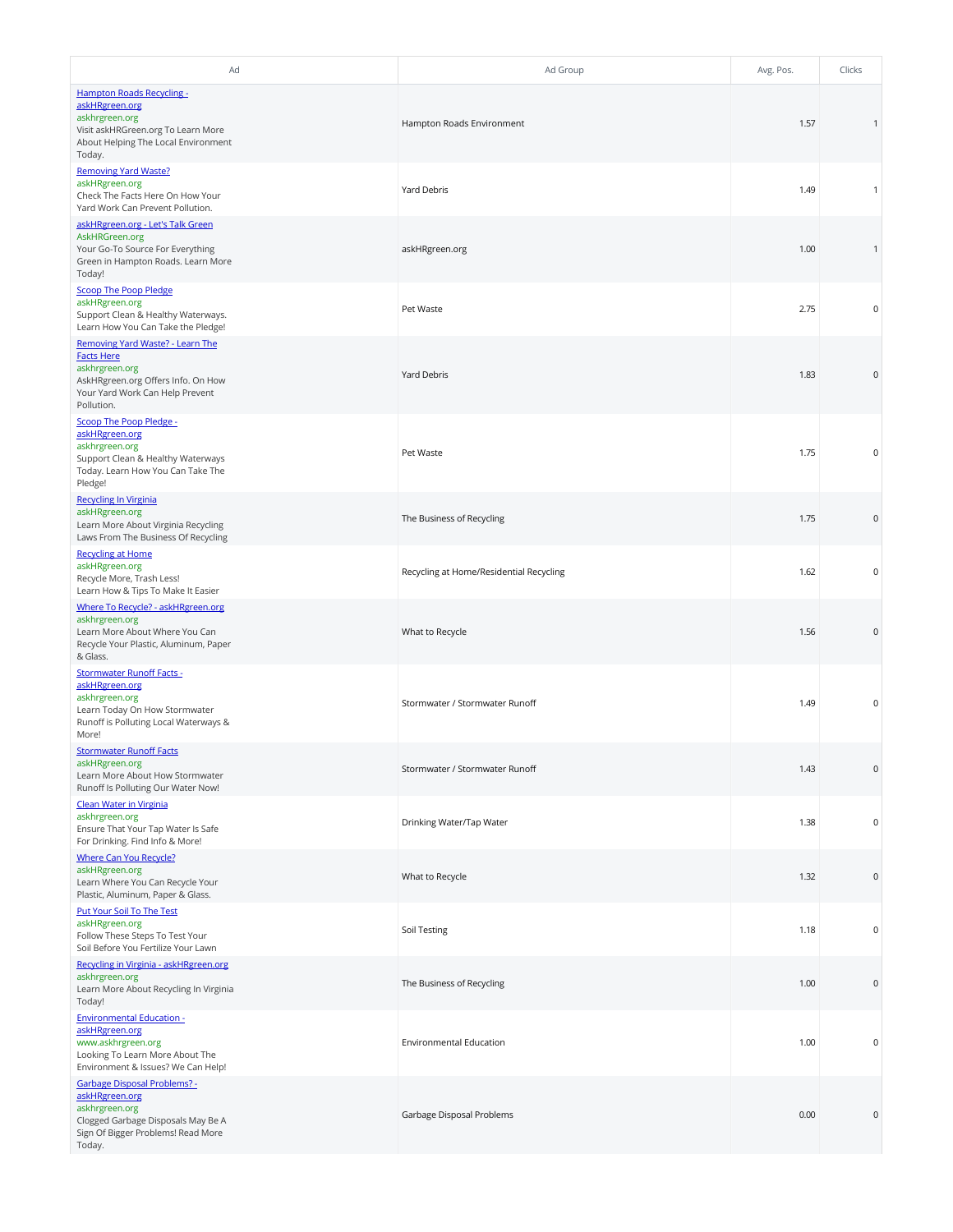| Ad                                                                                                                                   | Ad Group                                | Avg. Pos. | Clicks       |
|--------------------------------------------------------------------------------------------------------------------------------------|-----------------------------------------|-----------|--------------|
| Cooking Oil Disposal - askHRgreen.org<br>askhrgreen.org<br>Let Us Educate You On Proper Fat Oils<br>& Grease Disposal Methods Today! | Fat/Oil/Grease Disposal                 | 0.00      | 0            |
| Drinking Water Week Va.<br>askHRgreen.org<br>What do you know about H20?<br>Get The Answers May 3-9, 2016.                           | Drinking Water/Tap Water                | 0.00      | $\mathsf 0$  |
| askHRgreen Mini-Grant<br>askHRgreen.org<br>Environmental Education Mini-Grants<br>Available- Up To \$500. Apply Today!               | <b>Environmental Grant</b>              | 0.00      | $\mathbf 0$  |
| Reduce, Reuse, Recycle<br>askHRgreen.org<br>Learn What Can Be Recycled At Home<br>& Tips To Make It Easier Here!                     | Recycling at Home/Residential Recycling | 0.00      | $\mathsf 0$  |
| Reduce, Reuse, Recycle<br>askHRgreen.org<br>Learn What Can Be Recycled At Home<br>& Tips To Make It Easier Here!                     | Recycling at Home/Residential Recycling | 0.00      | $\mathbf 0$  |
| <b>Drinking Water Week</b><br>askHRgreen.org<br>What do you know about H20?<br>Get The Answers! May 3-9, 2016.                       | Drinking Water/Tap Water                | 0.00      | $\mathsf{0}$ |
| Drinking Water Week Va.<br>askHRgreen.org<br>What do you know about H20?<br>Get The Answers May 3-9, 2016.                           | Drinking Water/Tap Water                | 0.00      | $\mathbf 0$  |
| <b>Pet Waste Pollutes</b><br>askHRgreen.org<br>Take The Pledge To Scoop The Poop!<br>Learn How to Keep Waterways Clean.              | Pet Waste                               | 0.00      | $\mathsf{0}$ |
| <b>Freeze Grease &amp; Trash It</b><br>askHRgreen.org<br>Don't Put Holiday Fats, Oils &<br>Grease Down The Drain! Learn More.        | Fat/Oil/Grease Disposal                 | 0.00      | $\mathbf 0$  |
| <b>Why Conserve Water?</b><br>Learn More About Maintaining Our<br>Aging Water Infrastructure & More.<br>askHRgreen.org               | Conservation/Wise Water Use             | 0.00      | $\mathsf 0$  |
| <b>Prevent Pollution</b><br>Check The Facts Here On How Your<br>Yard Work Can Prevent Pollution.<br>askHRgreen.org                   | <b>Yard Debris</b>                      | 0.00      | $\mathbf 0$  |
| <b>Public Water Systems</b><br>askHRgreen.org<br>Learn How Our Stormwater, Drinking<br>Water & Sanitary Systems Work!                | Public Water System                     | 0.00      | $\mathsf{0}$ |
| <b>Public Water Systems</b><br>askHRgreen.org<br>Learn How Our Stormwater, Drinking<br>Water & Sanitary Systems Work!                | Public Water System                     | 0.00      | 0            |
| <b>Prevent Street Flooding</b><br>askHRgreen.org/<br>Clear Gutters, Ditches. Prepare For<br>Rising Flood Waters. Learn More!         | Keeping Storm Drains Clean              | 0.00      | $\mathsf 0$  |
| <b>Sanitary System Treatment</b><br>askHRgreen.org<br>Learn More About How Our Sanitary<br>Sewer System Works in Hampton<br>Roads    | Sanitary Sewer System                   | 0.00      | $\mathbf 0$  |
| <b>Dispose Food Properly</b><br>askHRgreen.org<br>Protect Your Pipes From Food<br>Buildup! Read These Useful Tips.                   | Food Waste Disposal                     | 0.00      | $\mathsf{0}$ |
| <b>Bottled Vs. Tap Water</b><br>askHRgreen.org<br>Can't Decide? Visit Us Today To<br>Learn More On Why Tap Water Wins!               | <b>Bottled Water</b>                    | 0.00      | $\mathbf 0$  |
| <b>Stormwater Runoff Facts</b><br>askHRgreen.org<br>Learn More About How Stormwater<br>Runoff Is Polluting Our Water Now!            | Stormwater / Stormwater Runoff          | 0.00      | $\mathsf{0}$ |
| <b>Garbage Disposal Problems</b><br>askHRgreen.org<br>Garbage Disposal Clogged? Learn<br>More About Food Waste Disposal<br>Now.      | Garbage Disposal Problems               | 0.00      | $\mathbf 0$  |
| All Results                                                                                                                          |                                         | 1.36      | 121          |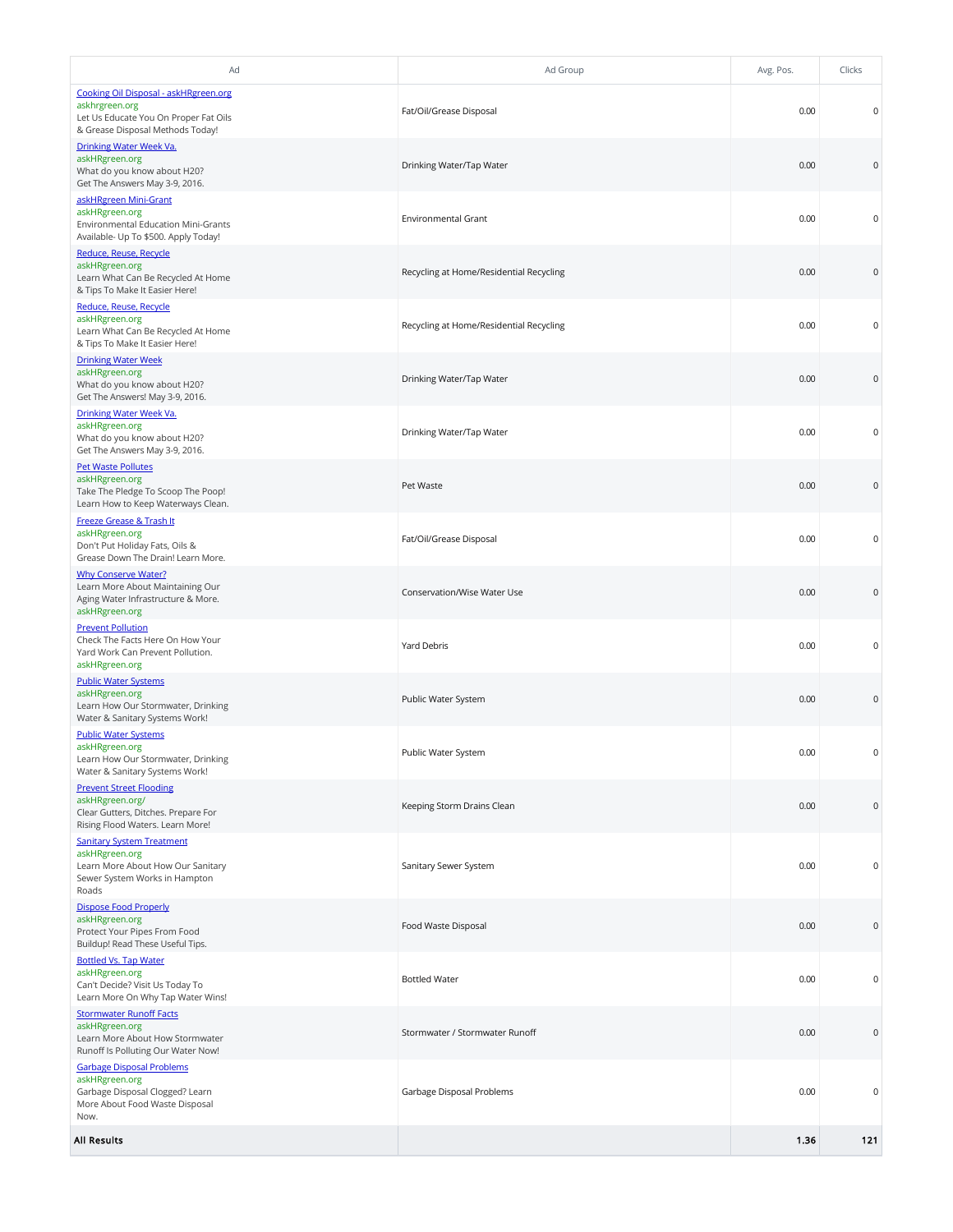| Keywords                          | November 1, 2016 - November 13, 2016 |
|-----------------------------------|--------------------------------------|
| Keyword                           | Clicks                               |
| "recycle"                         | $21$                                 |
| medicine disposal                 | 15                                   |
| recycle                           | 11                                   |
| "environmental issues"            | $\,$ 8 $\,$                          |
| "chesapeake bay watershed"        | $\,$ 8 $\,$                          |
| safe drinking water               | $\,$ 6 $\,$                          |
| "going green"                     | 5                                    |
| "environmental problems"          | 5                                    |
| "askhrgreen"                      | 5                                    |
| "soil sample testing"             | 3                                    |
| "recycling"                       | $\ensuremath{\mathsf{3}}$            |
| "recycling computers"             | 3                                    |
| "go green"                        | $\sqrt{2}$                           |
| "best bottled water"              | $\overline{c}$                       |
| "soil testing"                    | $\mathbf 2$                          |
| "chesapeake bay tmdl"             | $\overline{c}$                       |
| "electronics disposal"            | $\overline{2}$                       |
| "chesapeake bay clean up"         | $\overline{c}$                       |
| "ask hr green"                    | $\mathbf 2$                          |
| "tap water"                       | $\mathbf{1}$                         |
| "pollution in the chesapeake bay" | $\mathbf{1}$                         |
| "purity of bottled water"         | $\mathbf{1}$                         |
| "how to recycle computer"         | $\mathbf{1}$                         |
| "hr green"                        | $\mathbf{1}$                         |
| "chesapeake bay pollution"        | $\mathbf 1$                          |
| "hampton roads recycling"         | $\mathbf{1}$                         |
| "electronics recycling"           | $\mathbf{1}$                         |
| "recycling near me"               | $\mathbf{1}$                         |
| "recycle pickup schedule"         | $\mathbf{1}$                         |
| "lawn care equipment"             | -1                                   |
| "soil sampling"                   | $\mathbf{1}$                         |
| "askhrgreen.org"                  | 1                                    |
| "recycling electronics"           | $\mathbf{1}$                         |
| "stormwater management"           | $\mathsf 0$                          |
| "recycling centers"               | $\mathsf{O}\xspace$                  |
| "yard clean up"                   | $\mathbf 0$                          |
| disposing of medicine             | $\mathsf{O}\xspace$                  |
| lead in drinking water            | $\mathsf{O}\xspace$                  |
| "storm water runoff"              | $\mathsf{O}\xspace$                  |
| "soil testing kit"                | $\mathsf{O}\xspace$                  |
| "stormwater pollution"            | $\mathsf{O}\xspace$                  |
| "runoff water"                    | $\mathsf{O}\xspace$                  |
| how to dispose of old medication  | $\mathsf{O}\xspace$                  |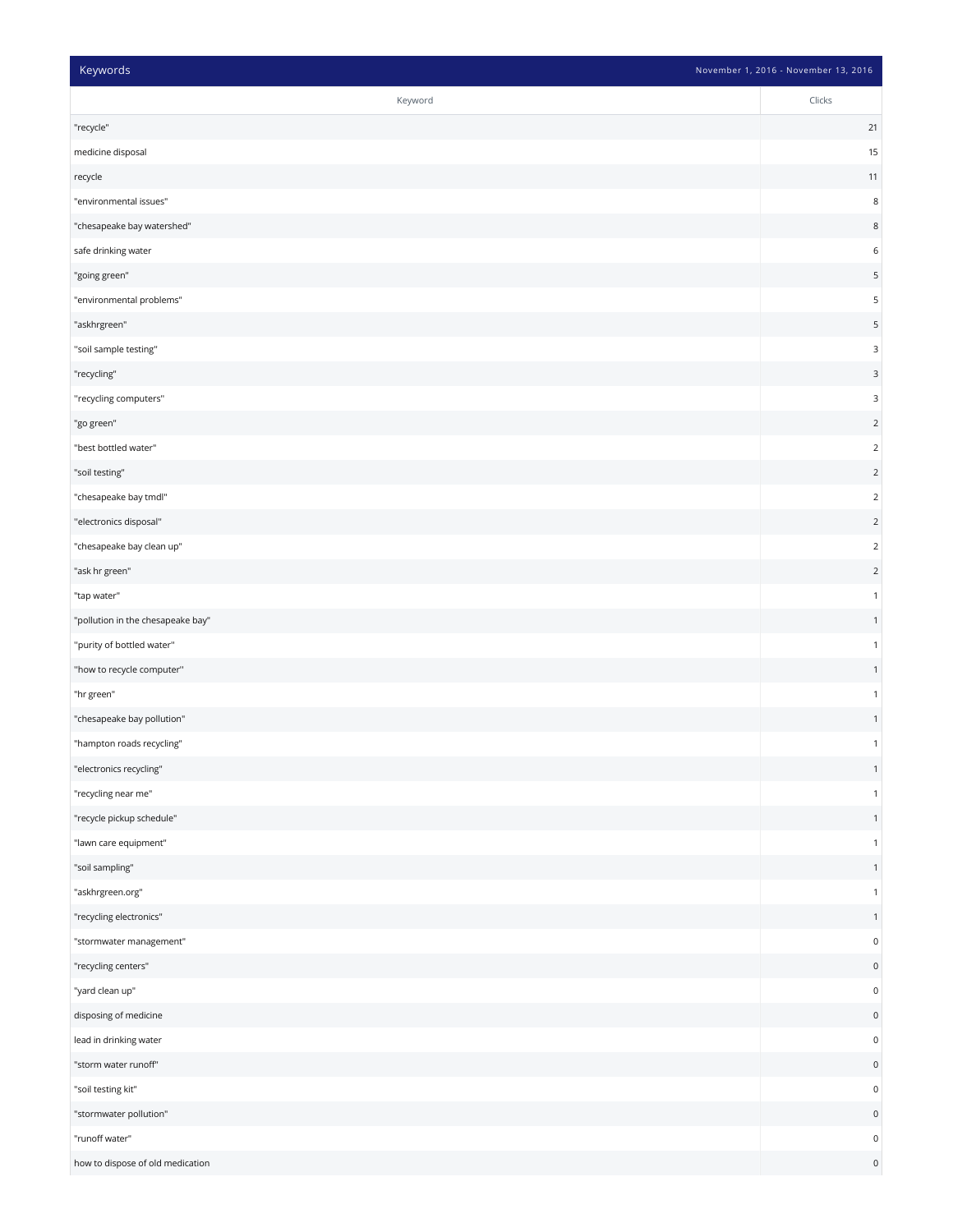| Keyword                                | Clicks              |
|----------------------------------------|---------------------|
| "chesapeake bay conservation"          | $\mathsf 0$         |
| "soil tester"                          | $\mathsf 0$         |
| "soil analysis"                        | 0                   |
| "stormwater runoff"                    | $\mathsf{O}\xspace$ |
| ""scoop the poop""                     | $\mathbf 0$         |
| "environmental problems and solutions" | $\mathsf{O}\xspace$ |
| "pick up dog poop"                     | $\mathbf 0$         |
| "save the chesapeake bay"              | $\mathsf{0}$        |
| "chesapeake bay water quality"         | $\mathbf 0$         |
| dispose of old medicine                | $\mathsf{0}$        |
| "recycling programs"                   | 0                   |
| "local environmental"                  | $\mathsf{0}$        |
| "pooper scooper service"               | $\mathbf 0$         |
| "soil ph tester"                       | $\mathsf{O}\xspace$ |
| "tap water vs bottled water"           | $\mathbf 0$         |
| "drink tap water"                      | $\mathsf{O}\xspace$ |
| disposal of medications                | $\mathbf 0$         |
| "soil ph test kit"                     | $\mathsf{O}\xspace$ |
| "what items are recyclable"            | $\mathbf 0$         |
| "recycling facts"                      | $\mathsf{O}\xspace$ |
| "recycling services"                   | 0                   |
| "recycling facility"                   | $\mathsf{O}\xspace$ |
| "recycle items"                        | $\mathsf 0$         |
| "hrgreen"                              | $\mathsf{O}\xspace$ |
| "how to test soil"                     | 0                   |
| "soil test kits"                       | $\mathsf{O}\xspace$ |
| "soil ph meter"                        | $\mathbf 0$         |
| "where to recycle electronics"         | $\pmb{0}$           |
| "what can be recycled"                 | $\mathbf 0$         |
| "dog poop disposal"                    | $\mathsf 0$         |
| "local environmental problems"         | $\mathbf 0$         |
| "stormwater flooding"                  | $\mathsf 0$         |
| "rain flooding"                        | $\mathsf 0$         |
| "storm flooding"                       | $\mathsf 0$         |
| [recycle bins]                         | $\mathbf 0$         |
| [dog poop removal]                     | $\mathsf 0$         |
| "recycle at home"                      | $\mathsf{O}\xspace$ |
| "chesapeake bay pollution facts"       | $\mathsf{O}\xspace$ |
| "chesapeake bay water pollution"       | $\mathsf{O}\xspace$ |
| "lawn soil test"                       | $\mathsf 0$         |
| "electronics recycling norfolk"        | $\mathbf 0$         |
| "electronic recycling"                 | $\mathsf 0$         |
| "virginia recycling"                   | $\mathsf 0$         |
| "what can i recycle"                   | $\pmb{0}$           |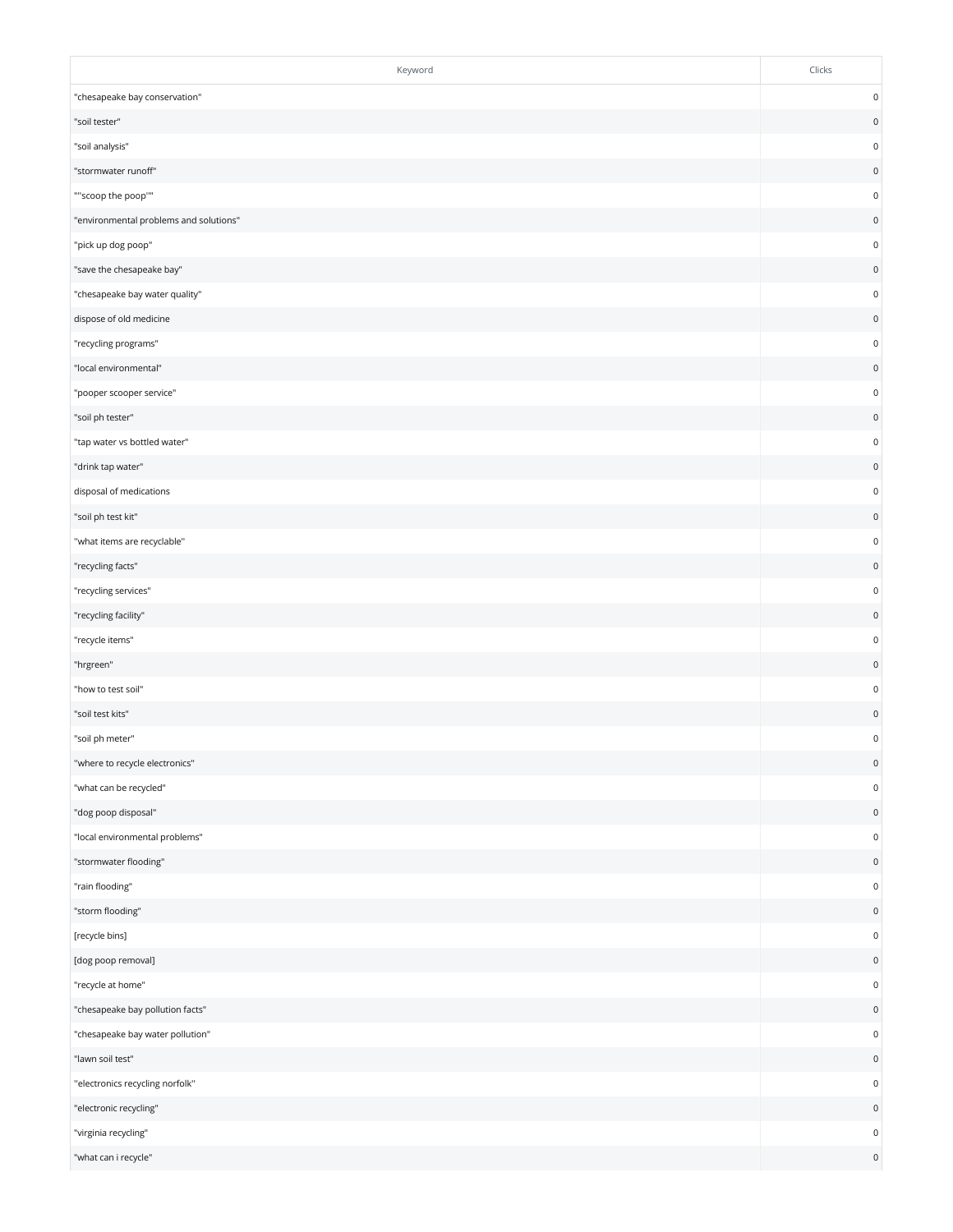| Keyword                              | Clicks              |
|--------------------------------------|---------------------|
| "recycling center"                   | $\mathbf 0$         |
| "bottled water vs tap water"         | $\mathbf 0$         |
| "what is in tap water"               | $\mathbf 0$         |
| "drinking tap water"                 | $\mathsf 0$         |
| "clean water supply"                 | $\mathbf 0$         |
| "rain water flooding"                | $\mathsf{0}$        |
| "where to dump grease"               | $\mathbf 0$         |
| "grease down drain"                  | $\mathsf{0}$        |
| "where to dump cooking oil"          | 0                   |
| "cooking oil removal services"       | $\mathsf{O}\xspace$ |
| "discarding cooking oil"             | $\mathsf 0$         |
| "grease recycling"                   | $\mathsf{0}$        |
| "go green ideas"                     | $\mathbf 0$         |
| "cooking oil removal"                | $\mathsf{0}$        |
| "ideas for going green"              | $\mathbf 0$         |
| "doggie pooper scooper"              | $\mathsf{O}\xspace$ |
| "where to get rid of cooking oil"    | $\mathbf 0$         |
| "cooking oil collection"             | $\mathsf{0}$        |
| environmental grants for schools     | 0                   |
| "+cooking +oil +disposal"            | $\mathsf{0}$        |
| ""used cooking oil""                 | $\mathbf 0$         |
| "how safe is tap water"              | $\mathsf{0}$        |
| [environment issues]                 | 0                   |
| "tap water virginia beach"           | $\mathsf{O}\xspace$ |
| "fertilize yard"                     | $\mathbf 0$         |
| "is it okay to drink tap water"      | $\mathbf 0$         |
| "public water treatment"             | $\pmb{0}$           |
| [fixing leaks]                       | 0                   |
| "public water system virginia"       | $\mathsf{O}\xspace$ |
| "public water system hampton roads"  | $\mathsf{O}\xspace$ |
| "public water system"                | $\mathsf 0$         |
| "sanitary system"                    | $\mathsf 0$         |
| "stormwater system"                  | $\mathbf 0$         |
| "drinking water system"              | $\mathsf 0$         |
| [faucet repair]                      | $\mathsf 0$         |
| "hurricane joaquin hampton roads"    | $\mathsf 0$         |
| "hurricane flooding"                 | 0                   |
| "hurricane joaquin"                  | $\mathsf{O}\xspace$ |
| "fertilize garden"                   | $\mathbf 0$         |
| "charity golf tournament"            | $\mathsf{O}\xspace$ |
| "environmental science lesson plans" | $\mathbf 0$         |
| "eco friendly lawn service"          | $\mathsf{O}\xspace$ |
| [water leak detection]               | $\mathsf 0$         |
| "fertilize grass"                    | $\mathsf 0$         |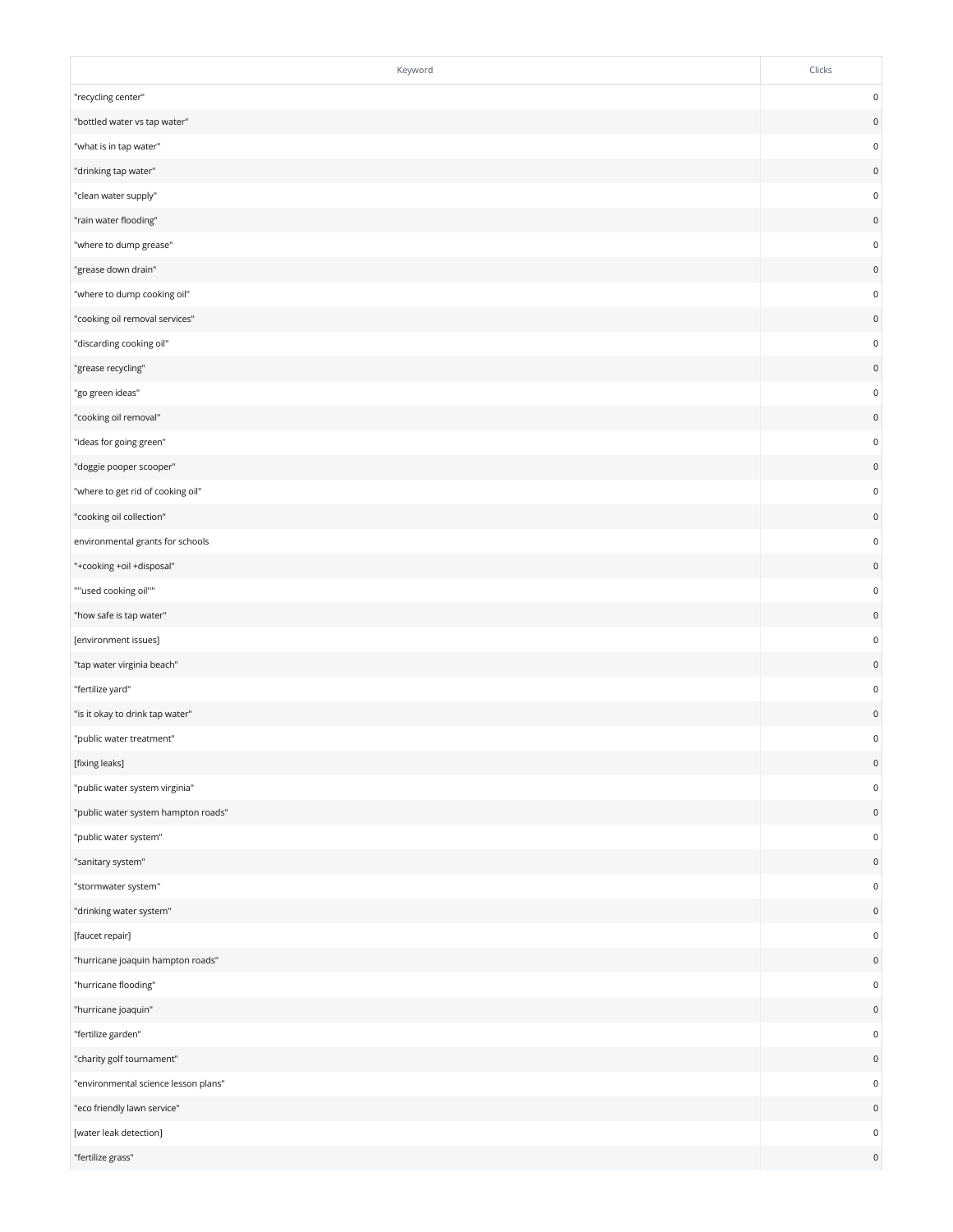| Keyword                              | Clicks              |
|--------------------------------------|---------------------|
| "cigarette butt litter"              | $\mathbf 0$         |
| "cigarette butts"                    | $\mathsf{0}$        |
| "cigarette litter"                   | 0                   |
| [eco friendly lawn care]             | $\mathsf{O}\xspace$ |
| "charity golf"                       | 0                   |
| "remove yard waste"                  | $\mathsf{O}\xspace$ |
| "start a recycling program"          | $\mathbf 0$         |
| "cleanup events"                     | $\mathsf{O}\xspace$ |
| "va environmental issues"            | 0                   |
| "dog poop"                           | $\mathsf{0}$        |
| [watershed education]                | 0                   |
| "unclog storm drain"                 | $\mathsf{O}\xspace$ |
| "learn about the environment"        | 0                   |
| "how to go green"                    | $\mathsf{0}$        |
| "virginia environment"               | 0                   |
| [environment issues]                 | $\mathsf{O}\xspace$ |
| "eco friendly lawn care"             | 0                   |
| "environmental education"            | 0                   |
| "sanitary sewer system"              | 0                   |
| "plants from virginia"               | $\mathsf{0}$        |
| "fixing leaks"                       | 0                   |
| "va recycling"                       | $\mathsf{O}\xspace$ |
| "va environment"                     | 0                   |
| "environment education"              | $\mathsf{0}$        |
| "hampton roads environmental issues" | 0                   |
| "virginia recycling"                 | $\mathsf{O}\xspace$ |
| "lesson plans for science"           | $\mathbf 0$         |
| "wastewater treatment system"        | $\mathsf{0}$        |
| "drinking water system"              | $\mathsf{O}\xspace$ |
| "home wastewater treatment"          | $\mathsf{O}\xspace$ |
| "stormwater system"                  | 0                   |
| "wastewater treatment"               | $\mathsf 0$         |
| "how to live green"                  | $\mathsf 0$         |
| "how to dispose of medicine"         | $\mathsf{O}\xspace$ |
| "6th grade science sol"              | $\mathsf{O}\xspace$ |
| [soil test kit]                      | $\mathsf{O}\xspace$ |
| "recycle yard waste"                 | $\mathbf 0$         |
| [medication disposal]                | $\mathsf{0}$        |
| [recycling containers]               | $\mathsf{O}\xspace$ |
| "treatment of wastewater"            | $\mathsf 0$         |
| [reusable grocery bags]              | 0                   |
| "plants native to virginia"          | $\mathsf 0$         |
| "how to conserve water"              | $\mathsf 0$         |
| "local environment"                  | $\mathsf 0$         |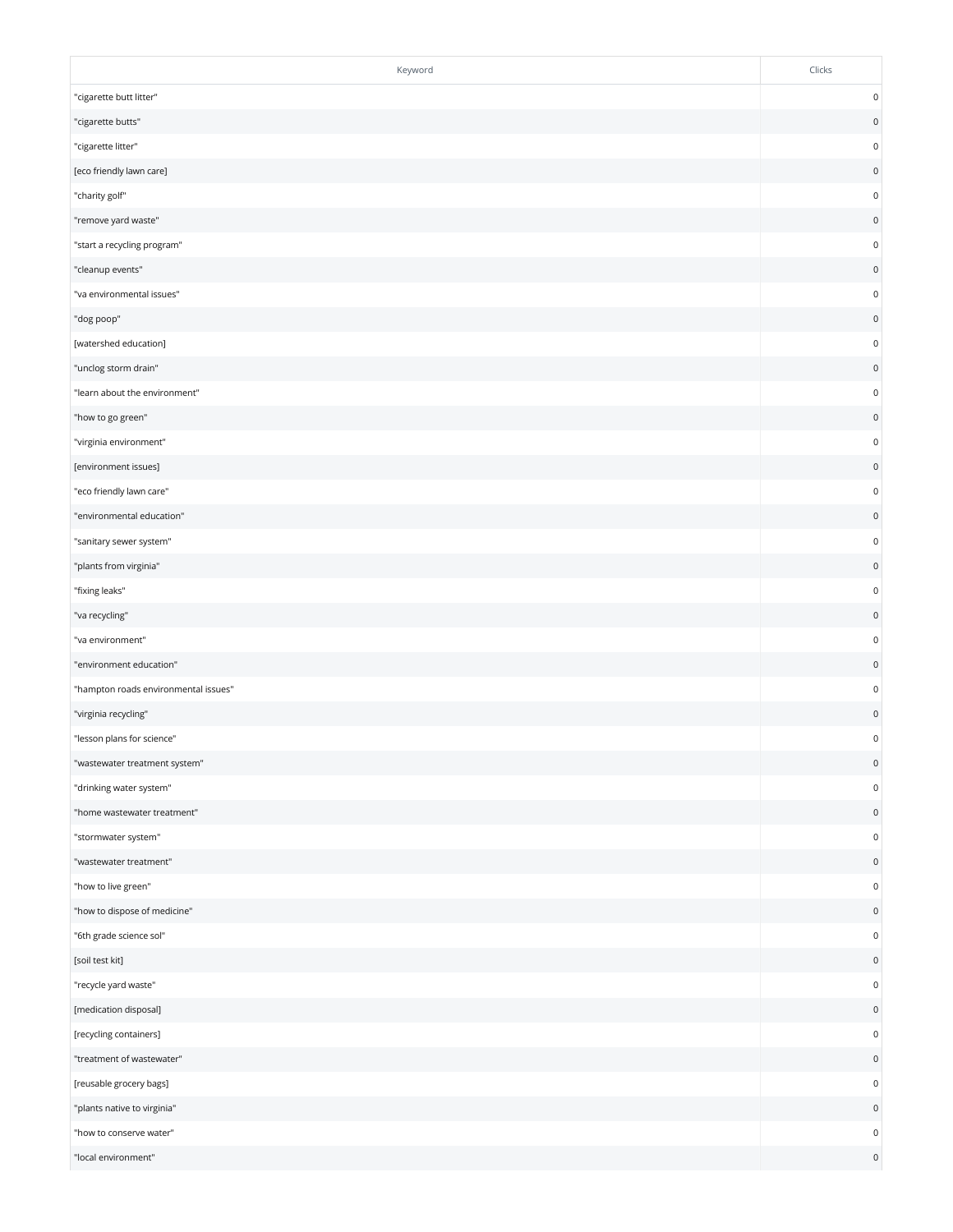| Keyword                                        | Clicks              |
|------------------------------------------------|---------------------|
| "our environment"                              | $\mathbf 0$         |
| "sanitary sewer system"                        | $\mathsf{0}$        |
| [clogged garbage disposal]                     | 0                   |
| "environmental issues"                         | $\mathsf{0}$        |
| "turkey frying facts"                          | 0                   |
| "fry a turducken"                              | $\mathsf{0}$        |
| "dispose turkey frying oil"                    | 0                   |
| "frying a turkey"                              | $\mathsf{O}\xspace$ |
| "how to fry a turkey"                          | 0                   |
| "frying a turkey"                              | 0                   |
| "sanitation system"                            | 0                   |
| [pet waste bags]                               | $\mathsf{0}$        |
| [fertilizing]                                  | 0                   |
| [pooper scooper]                               | 0                   |
| [fertilizer]                                   | 0                   |
| "clogged toilet"                               | $\mathsf{0}$        |
| "keep hampton roads beautiful golf tournament" | 0                   |
| +golfing +chesapeake                           | 0                   |
| +golf +tournament                              | $\mathbf 0$         |
| "local golf tournaments"                       | $\mathsf{0}$        |
| "golf tournament sponsor"                      | 0                   |
| "golf tournament"                              | $\mathbf 0$         |
| "golf contest"                                 | $\mathbf 0$         |
| "golf game"                                    | $\mathsf{0}$        |
| "golf event"                                   | 0                   |
| "virginia environmental issues"                | $\mathsf{0}$        |
| "local environmental issues"                   | $\mathbf 0$         |
| "environmental issues in virginia"             | $\mathsf 0$         |
| "environmental initiatives"                    | $\mathsf{O}\xspace$ |
| "local hampton roads recycling"                | $\mathsf 0$         |
| "hamptons roads green"                         | $\mathbf 0$         |
| "hampton roads recycling"                      | $\mathsf 0$         |
| "hampton roads recycle perks"                  | $\mathsf 0$         |
| "hampton roads pollution"                      | $\mathsf{0}$        |
| "hampton roads environment"                    | $\mathsf{O}\xspace$ |
| "sustainable living"                           | $\mathsf{0}$        |
| "local green living"                           | $\mathsf 0$         |
| "how to live green"                            | $\mathsf{O}\xspace$ |
| "green living tips"                            | $\mathsf 0$         |
| "green living magazine"                        | $\mathsf{0}$        |
| "green living guide"                           | $\mathsf{O}\xspace$ |
| "green living"                                 | $\mathsf{0}$        |
| "going green articles"                         | $\mathbf 0$         |
| "environmental guide"                          | $\mathsf{O}\xspace$ |